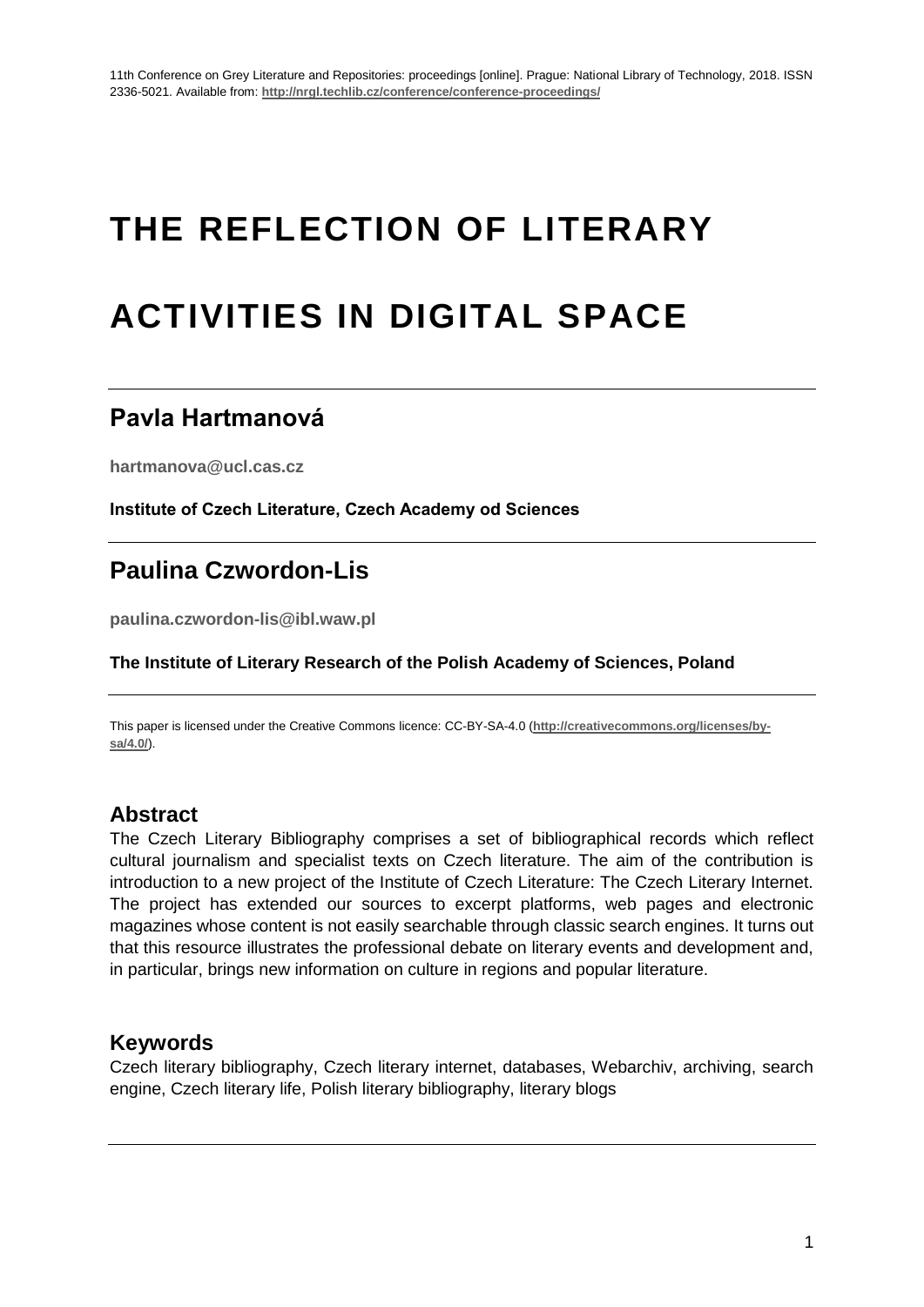## **Introduction**

Česká literární bibliografie (Czech Literary Bibliography – CLB) is a specialized analytical bibliography acquired at the Institute of Czech Literature of the Czech Academy of Sciences. Timewise, its database covers the period from the final third of the 18th century to the present and serves the needs of basic research of literature and literary life in the Czech lands. The bibliography holds almost 600,000 articles processed in standardized MARC21 format and around 1.6 million excerpts in the form of a digitised card index for the years 1770 to 1945.

The Polish Literary Bibliography (PBL), created by Pracownia Bibliografii Bieżącej (Department of Current Bibliography) operates at the Poznan department of the Institute of Literary Research of the Polish Academy of Sciences (Instytut Badań Literackich Polskiej Akademii Nauk). It has, for 70 years (since 1948), collected data from the sphere of Polish and foreign literature and literary theory and about Polish theatre and film. Processed data from 1944 to 1988 are made available through printed yearbooks (with an estimated total of 1.8 million records), data from 1989 to 2003 in the form of an electronic database which currently holds around 700,000 records. A card index which covers the 19<sup>th</sup> century and the 1<sup>st</sup> half of the 20<sup>th</sup> century is stored at the Warsaw branch of IBL and holds around 830,000 cards.

Both databases are, thanks to their broad scope, frequently used by the expert and lay public from the ranks of Bohemists, Polonists and researchers from related humanistic disciplines.

When processing the bibliography of contemporary production, both institutes come across an increasing number of e-sources. The "changing social and cultural status"<sup>1</sup> of electronic sources dealing with literature led both institutes to take the decision that the current literary bibliography cannot ignore such sources in their excerption. CLB therefore launched the "Czech Literary Internet"<sup>2</sup> project in 2017, the aim of which is to map out bibliographically literary life on the Czech Internet from the 1990s to the present day. PBL focuses on the same issue, among others, as part of the IBL.eu project, which also involves research into the issue of processing literary blogs. It is clear that the specific environment of the Internet holds texts similar to printed sources and materials that present those that process national literary science bibliographies with a methodological challenge.

In the paper that follows we endeavour to summarise the conceptual starting point and the initial experiences of both sister institutes in the bibliographic processing of Internet material. In addition to general information about both projects, we concentrate mainly on the general methodological questions associated with processing electronic sources for the needs of literary science bibliographic databases. We will therefore consider in more detail the issues connected to the collection of excerpted material and its archiving and will outline the fundamental problems associated with processing Polish literary blogs.

<sup>1</sup> KAŹMIERCZAK, Marek. Użytkownik, nadawca i odbiorca w Web 2.0. Uwagi o różnych sposobach odnoszenia się do literatury w serwisie Twitter. Teksty Drugie, 2012, 6, 217. ISSN 0867-0633.

<sup>2</sup> The study was established as part of implementation of the project *Czech Literary Bibliography – Czech Literary Internet: data, analyses, research*, CZ.02.1.01/0.0/0.0/16\_013/0001743, which is cofinanced by the European Union through European Structural and Investment Funds within the Operational Programme Research, Development and Education.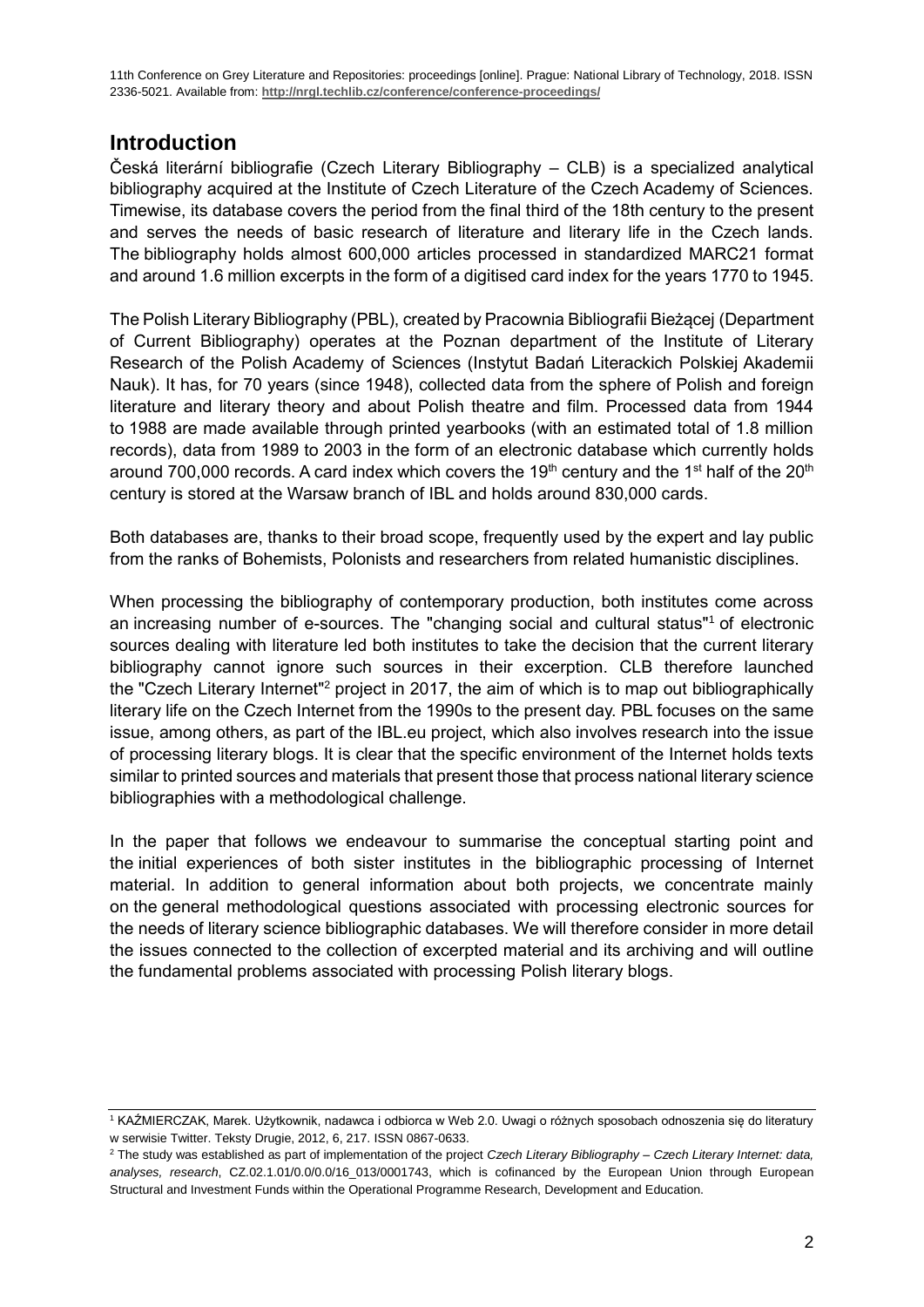## **The Czech Literary Internet project**

The Czech Literary Internet project will be handled at CLB from 2017 to 2021 and is supported by EU operational programmes. The aim of the project is to carry out comprehensive research of the Czech literary Internet. In addition to actual analytical processing of e-articles from Internet servers and electronic magazines, it also focuses on the development of software tools for the analyses of excerpted data and scientific research into this material. We are able to summarise the first, constituent results following the first year of work on the project, in particular the specifics of the bibliographic processing of e-sources.

During the first year of Internet excerption, the excerpt base was extended by 44 e-sources, which are processed retrospectively from the beginning of their existence to the present according to the CLB excerption criteria, i.e. we capture both primary texts (fiction) and secondary texts (reflections) in relation to Czech literature and literary culture. It was possible to increase the database to include 10,000 new records from the Internet environment by 31<sup>st</sup> August 2018. It became clear from preliminary analyses that the emerging database contains reference to articles which the user is often unable to find by merely using an Internet search engine and that they are ordered far to the back in lists of results of background research on Internet search engines due to their low page rank value. This value is primarily taken from the number of references from other pages to the relevant page. Periodicals published in PDF format are entirely invisible to search engines due to the impossibility of indexing their content.

## **The specifics of records of articles from the Internet**

A separate base, given the internal label of INT (internet.ucl.cas.cz), was created for work with records of articles from the Internet as part of improving user services and more comfortable work with data, at the same time records of articles from the Internet are available from the main CLB database (biblio.ucl.cas.cz). Records from websites and electronic magazines can be recognised primarily by the supplement [online] stated after the name of the excerpted source (in MARC21 subfield 773t), for example Ikaros [online], and also by the systematically allocated URL links. Each record of an e-article contains a link to its online version, and if possible to the archival version in Webarchiv.

All excerpted titles, printed and electronic, are also kept on record in the base of excerpted sources (excas.ucl.cas.cz). Here the user finds information about whether the website is processed in full, or merely in part (part, section, etc.). Here we also have on record information about the numbers of records for one excerpted year, and thus volume, to allow the user to have a better idea of the extent to which the server in question deals with literature.

## **Criteria of selection of e-sources**

The criteria for selecting appropriate servers for inclusion in the excerption base in many ways concur with the criteria set out for printed periodicals. We also took into consideration, in particular, the thematic focus of servers, the quality of content and a specific criterion for Internet sources, i.e. the archival possibilities of the selected servers. We consider the perspective of findability of texts through a classic search engine to be secondary. We have not yet included blogs in the exception selection for a number of reasons. There are few blogs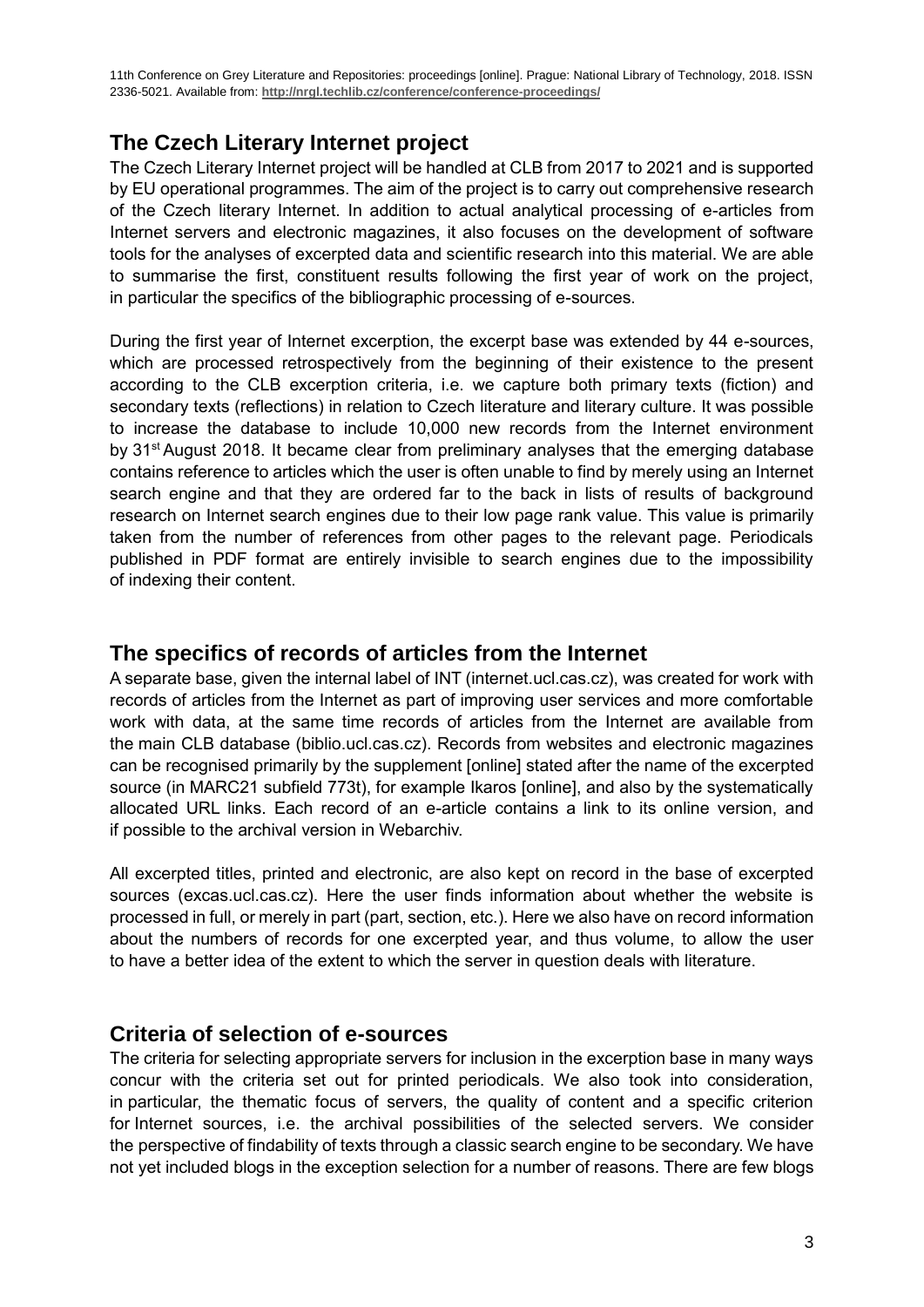written by established Czech literary critics and those that do often contain texts already having been published in a printed periodical, and consequently captured in the article database. Blogs written by authors that publish only on the Internet, on the other hand, predominantly feature reviews of books written by foreign authors, which does not meet the criterion for inclusion in the CLB article database.

#### **Archiving**

The transience of electronic content relates on the one hand with the variability of links (impersistent links, transfers of articles to new sections) and, on the other, the lifetime of an actual e-source. The risk that a server and its entire content will disappear without replacement or back-up archiving is certainly not negligible. For these reasons archival possibilities have become an important criterion for the inclusion of individual servers among the excerpted platforms. Given the unforeseeable development of the Internet environment, we consider it necessary for each e-article to contain a link to its original location within the network and to the full text, backed-up at a trustworthy repository.

At first, we considered establishing our own repository in order to ensure the long-term archiving of online content. However, such a solution would be demanding on IT support and would slow down the work of the excerptors themselves. We would also have to deal with the issue of copyright to be able to make texts available to a third party, which would place considerably higher demands on the administrative assurance of the project.

For these reasons we eventually decided to use Webarchiv, the digital library of Czech electronic online sources, which is managed by Národní knihovna ČR (National Library of the Czech Republic) and which has been systematically involved in the archiving of the Czech web for a long time. Individual websites are archived by regular harvests and made available on a "wayback machine" platform, which makes it possible to view the concerned page in various historical versions. Webarchiv makes digital content available in accordance with copyright law and the contracts which it signs with the operators of individual websites, or based on the Creative Commons licence under which the pages are displayed. Thanks to Webarchiv, we always add a link to the oldest archived version of the document to the record so that the user has access to the text in its original form.

Of the 10,000 records we have in the base, we do not have an archival version connected to 11% of records. This result is, however, distorted by servers that do not yet have a contract in place with Webarchiv. Without them we arrive at only 6%. This portion is mainly made up of the latest records which have not yet been processed by Webarchiv.

#### **Types of processed servers**

We broadened the existing excerption base to include electronic magazines in PDF format, which mainly take the form of paginated, regularly segmented documents, and to include integration sources (web servers) that do not have regular pagination. Their segmentation is, in contrast to electronic magazines, far more variable and content updates are irregular. The bibliographic data of e-articles from integration sources for these reasons usually only contain the date of publication and the ISSN of the relevant server.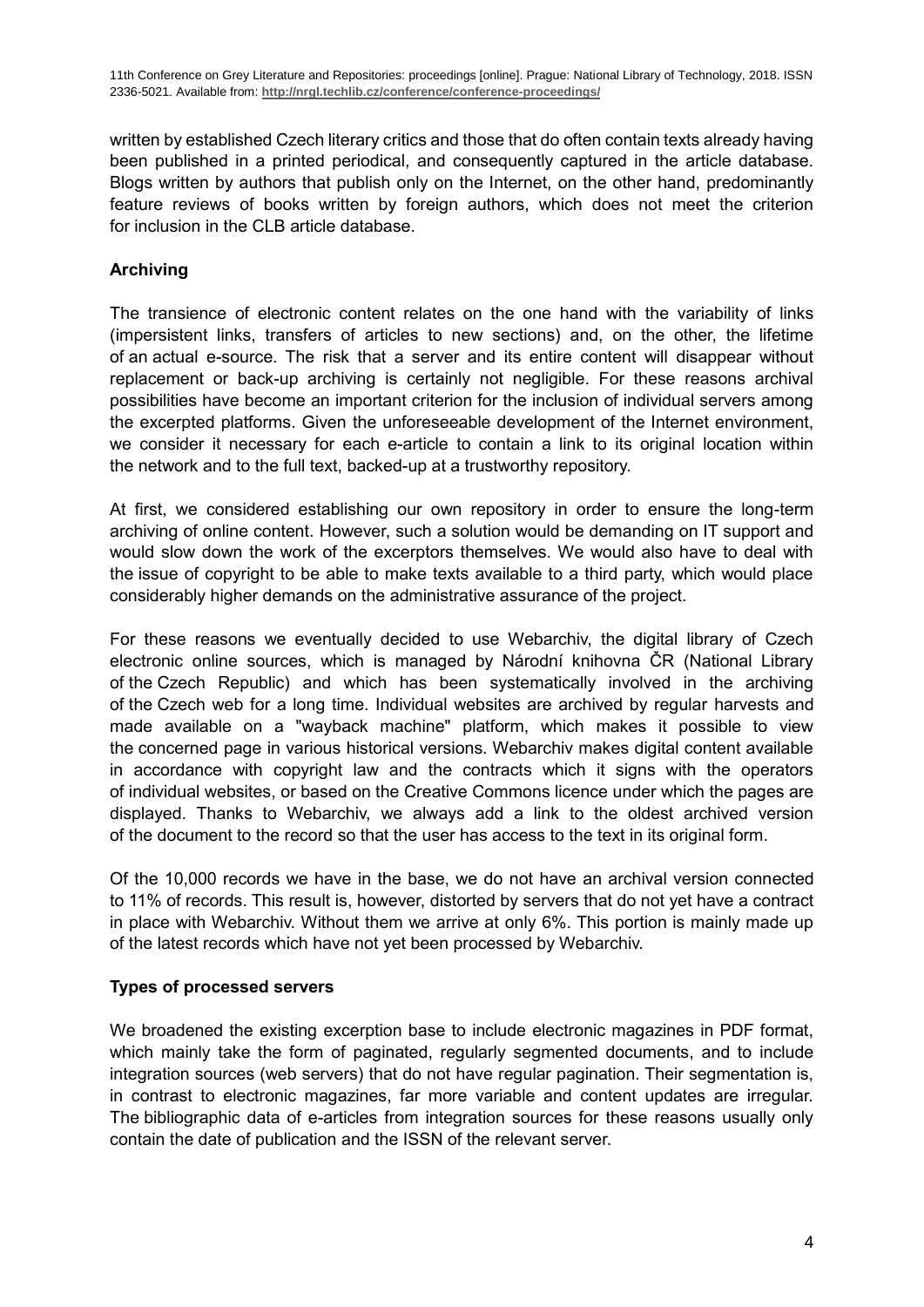#### **We therefore newly included the following in excerption:**

- Websites that supplement/broaden the content of printed excerpted magazines;
- Literary websites;
- Journalism websites;
- University magazines;
- Library magazines;
- Titles already having been excerpted that have moved from printed to electronic version.

#### **Subject-matter**

The thematic selection of websites reflects the criteria set for printed periodicals in the base. Even in the digital environment we are interested primarily in a reflection of literature and Czech culture from the perspective of other humanistic sciences. We therefore mainly monitor websites that focus on literature and culture, as well as specialised production published online. We are currently beginning to process large news servers without printed version (for example, Neviditelný pes, Aktuálně.cz, etc.) and in a further stage we plan to work with the online versions of national newspapers or public media websites (Czech Radio, Czech Television).

#### **Quality of content**

The web environment can be termed extremely liberal: to exaggerate a little, anyone can publish anything there, which is reflected in the varying quality of individual texts. This is influenced by the fact that there is often no editorial team and that articles are written by literary enthusiasts with varying degrees of experience in writing texts and with the genre that they are trying to achieve. We decided to confront this volatility of content using the criteria of the quality and information repleteness of texts. Whereas in printed periodicals, with the exception of the publishers' annotations and evidently commercial communications, we try to reflect any mention of a literary event, with materials from literary servers each excerptor must evaluate the information and content value of individual texts him/herself and define his/her own criteria. It is necessary to determine whether a particular text has any meaningful value at all and is worthwhile capturing or whether, on the contrary, it is merely a commercial communication or a text completely taken from another source.

## **Benefit**

We consider capturing a reflection of popular literature<sup>3</sup>, which appears only marginally in printed periodicals, to be a clear benefit of excerption of electronic sources for the CLB base.

<sup>&</sup>lt;sup>3</sup> By this we primarily mean the shift of reflection on the genres of popular literature to the Internet environment. There are specialised websites here that deal with genres such as crime novels, horror, sci-fi or fantasy. More information about the genre system of popular literature can be found, for example, in the book by MOCNÁ, Dagmar a kolektiv. *Encyklopedie literárních žánrů*. Praha: Paseka, 2004. p. 503.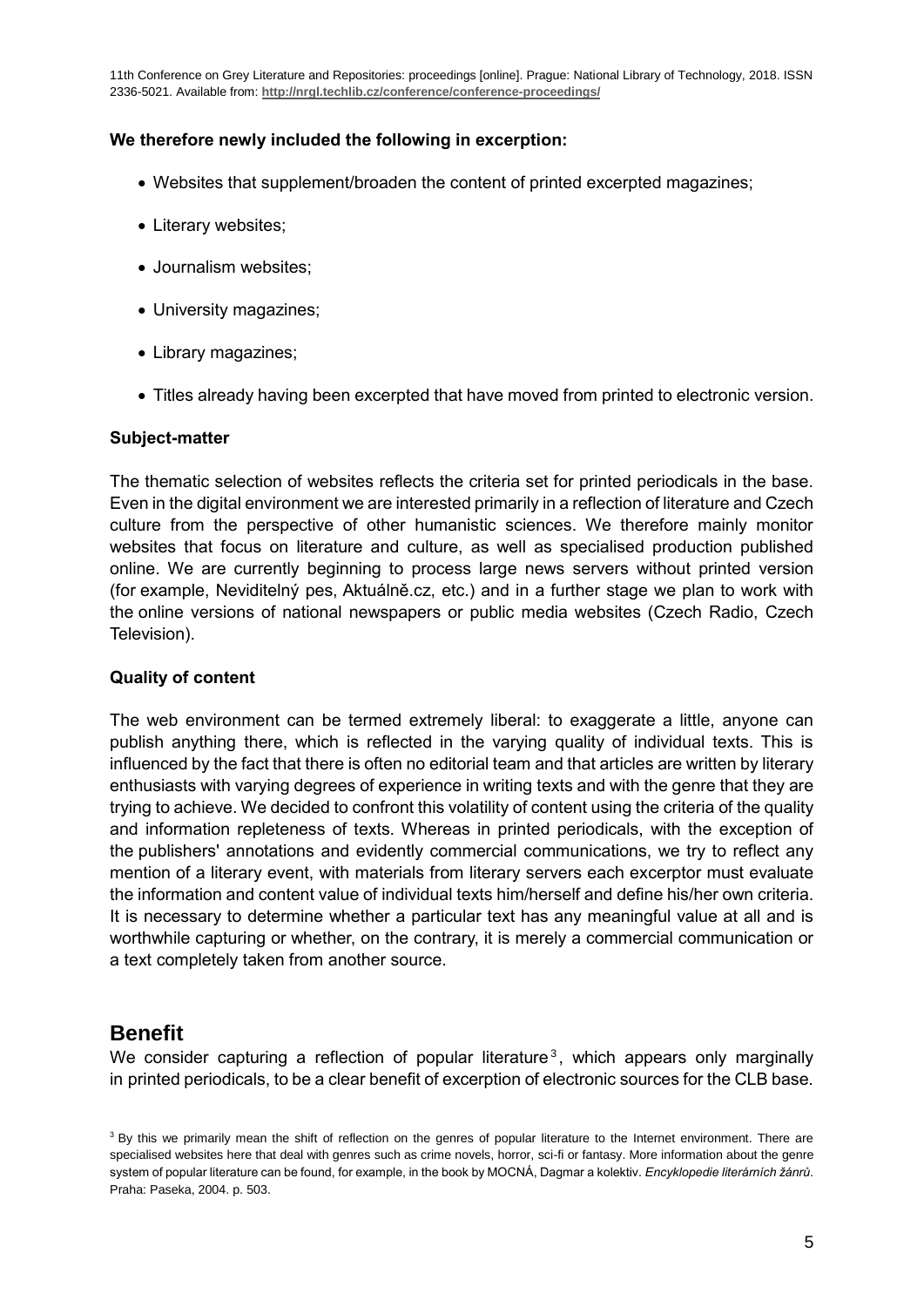The move of publication platforms from printed periodicals to the web is perhaps most striking for popular literature. This step has allowed CLB to expand to include new names of creators of Czech popular literature and the names of critics that have concentrated on such creation for some time now. We are preparing authoritative records of newly-captured authors for a base of national authorities (AUT).

More information about happenings in regions is also making its way into the base - about readings by authors and literary competitions, which national periodicals understandably neglect. We see another positive in supplementing the publication activity of authors that already appear in our base. Before launching the project, we only had their publication activity in printed sources on record. Excerption of the literary Internet therefore made it possible, for example, to monitor whether an author publishes simultaneously on the Internet or whether he/she has opted to publish his/her work within the digital environment alone, for whatever reason. It is also possible to monitor whether an author acts differently on the Internet and in a printed periodical: for example, whether he/she focuses on different literary and journalistic genres, chooses different language, notices other issues, etc.

#### **Problems associated with the processing of e-sources: archiving**

As previously indicated, an important perspective in selecting electronic platforms for the Czech Literary Internet project was the inclusion of a webpage in the regular selection collections of Webarchiv<sup>4</sup>. It proved, however, that the inclusion of a server in regular gathering does not guarantee the one-hundred per cent existence of an archive link for an excerpted e-article, i.e. that Webarchiv does not always automatically gather all material from the concerned website.

Most of the problems involved in obtaining an archival version until now have arisen in conjunction with some historic change on the concerned server, such as moving an e-article to a different section, a section ceasing to exist or some change to the software settings of the relevant website which disables collection robots from saving their content in Webarchiv under the current format of URL link. We deal with this situation by manually searching the archival version of the whole website because there is a high chance that the relevant article was collected in the past. Thanks to a contract with CZ.NIC, the National Library archives the full Czech Internet at least once a year. If we are unsuccessful in our search, we contact Webarchiv and agree on the inclusion of specific URL links in selective collection, which is carried out every month.

For unknown technical reasons, then, articles from, for example, the interesting literary website "Opičí revue", are not available in Webarchiv, that site having contained many stimulating literary reviews and functioning from 2010 to 2017. Webarchiv did gather it until 2017, until it closed, but an unknown error on the website means that only articles to the year 2013 are visible with the Webarchiv environment. We consequently only excerpted articles through

<sup>4</sup> Webarchiv distinguishes three types of harvest: blanket, selective and thematic. "Selective collection only covers selected sources, but in contrast to blanket collection the emphasis is placed on capturing sources and changes to them to the full extent." In: KVASNICA, Jaroslav, RUDIŠINOVÁ, Barbora, HAŠKOVCOVÁ, Marie, HOLOUBKOVÁ, Monika and Markéta HRDLIČKOVÁ. *Strategie budování sbírky Webarchivu: aktualizované znění* [online]. Verze 2.0. Praha: Národní knihovna, 2017 [Accessed 12 October 2018]. Available from: **<https://webarchiv.cz/static/www/download/collection-policy-2017.pdf>**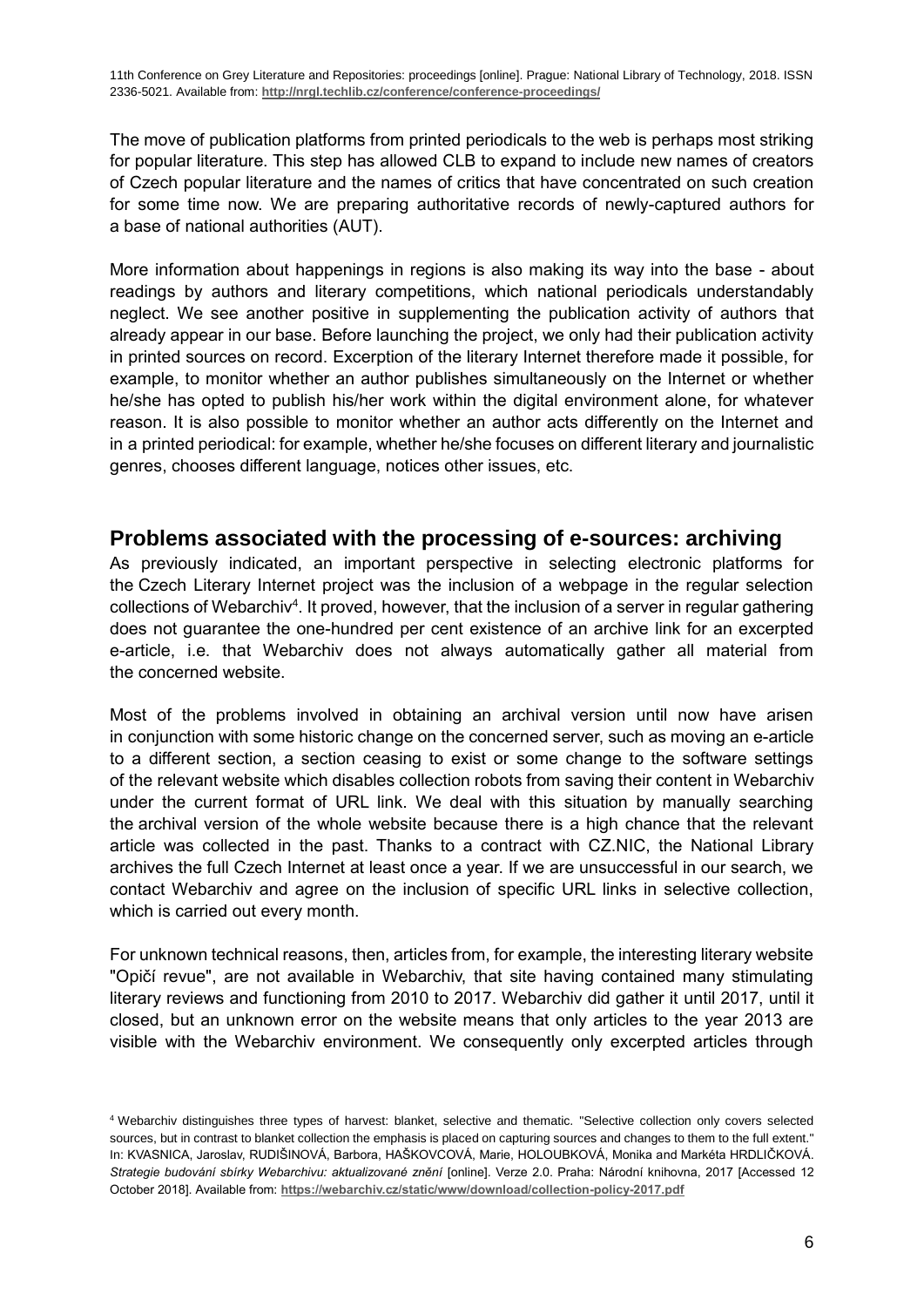the archival version of the server and in doing so enhanced our database with 207 articles that are no longer findable and displayable using an Internet search engine.

We assume that is not an isolated case and it is likely that non-functioning links to other e-articles will appear in our database in a few years. We will most likely deal with this problem in the future with an automatic script that will detect and mark such non-functioning links.

## **The Polish Literary Internet project<sup>5</sup>**

One of the objectives of the IBL.eu project is to capture the diversity of the Polish literary blogosphere. Implementation was initiated at an important historical milestone for this publication channel: two blog platforms were closed at the beginning of 2018 - blog.pl and bloog.pl, arousing debate over the end of the "golden days of the Polish literary blogosphere"<sup>6</sup>. The truth is that a whole host of writers' blogs have not been updated for a number of years, were officially closed or have disappeared from the web and the literary discussion ongoing there has moved to social networks. These provide the required "immediate exchange of ideas, general access and simplicity of use"<sup>7</sup>. This trend, however, does not affect review and readers' blogs, which continue to maintain their status. Opinions do appear that favour blogger-reviewers over reviewers from printed and electronic magazines. At the very least, as far as the quantity of literature which they are able to read and appraise is concerned (special attention is devoted to "parental" blogs, the number of which has risen in recent years in line with the growth of literature for children).

## **Literary blogs**

In contrast to the Czech environment, literary blogs play a more important role on the Polish Internet. As projects that are generally backed by a single person, they show a higher degree of instability than "regular" literary websites or e-magazines, which usually have an editorial team of several members to call on. It is now clear that part of the Polish literary blogosphere has probably been lost for good, as is the case for some of the content of Czech literary servers.

The project of processing these is in its infancy and thus stands at the stage of initial research, bringing with it the need to ask fundamental methodological questions. If literary blogs become the starting point for a future project of archiving (in its entirety?) the Polish literary blogosphere, it will be required to specify its boundaries. At this stage of the project, however, a basic typology of blogs is sufficient.

#### **We distinguish the following types of blogs for its needs:**

• the blogs of writers that can be termed "author sites". These are used to publicise writing activities, new publications or readings by authors (Przemysław Dakowicz);

<sup>&</sup>lt;sup>5</sup> Thank you to Anie Gnot for the translation of the Polish text into Czech.

<sup>6</sup> WIŚNIEWSKI, Michał R. Ludzie, którzy piszą w internecie. Dwutygodnik [online]. 01/2018 [Accessed 26 August 2018]. Available from: http://www.dwutygodnik.com/artykul/7600-ludzie-ktorzy-pisza-w-internecie.html

<sup>7</sup> KAŹMIERCZAK, Marek.: op. cit., p. 274. Also WIŚNIEWSKI, Michał R: op. cit.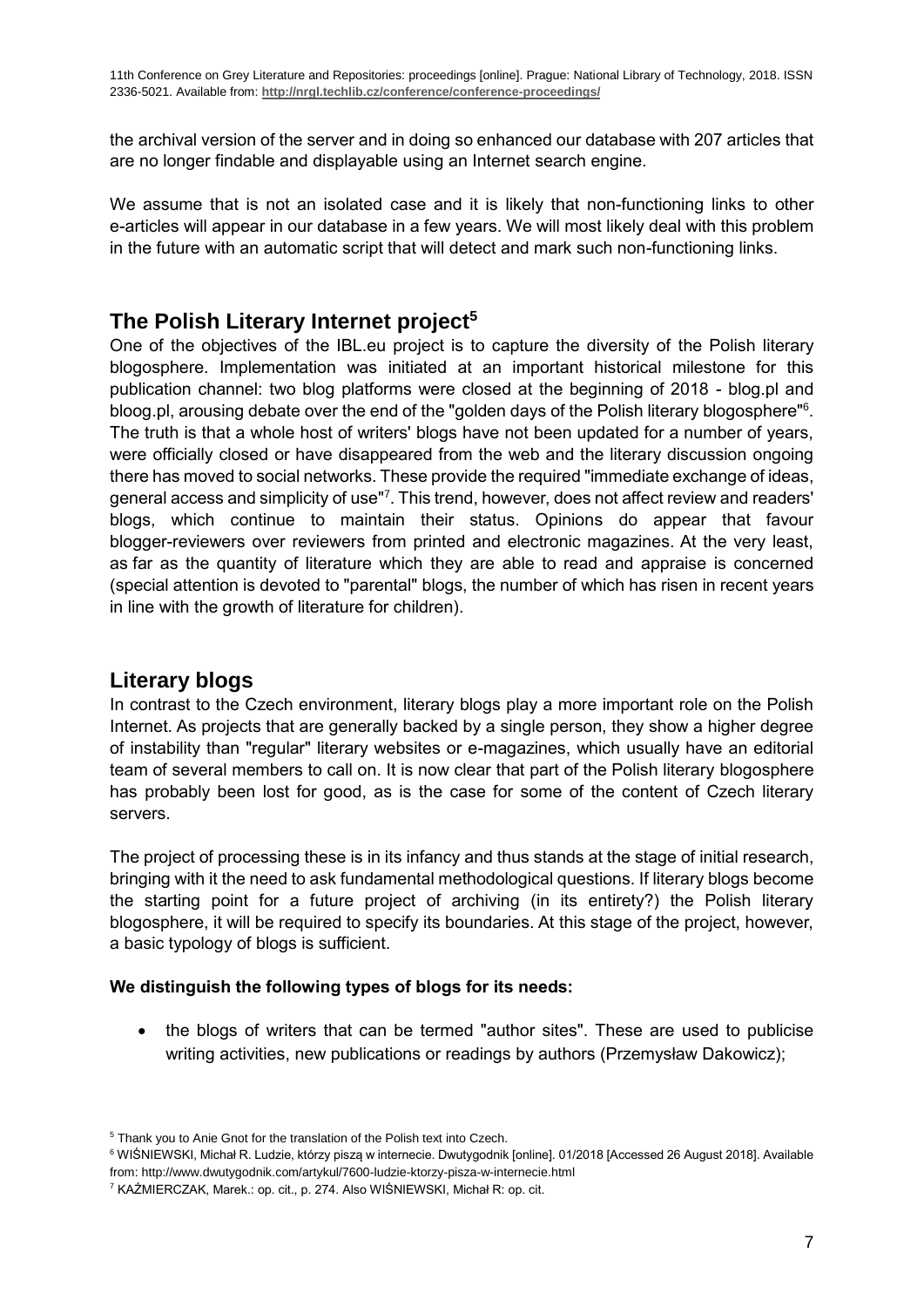- blogs which contain literary formations<sup>8</sup>: novels to be continued, aphorisms, poems, etc., including blogs which are later published in book format; in this case publication raises their literary character to a certain extent (the Zorkownia blog written by Agnieszka Kaluga); (the notepad character of blogs as such requires special attention);
- blogs by writers written in the format that can be classified as the (literary) genre of "electronic diary"<sup>9</sup> (Jerzy Sosnowski);
- review blogs (Bernadetta Darska) and readers' blogs (Niezatapialna armada), which vary in terms of the level of professionalism and the authorial strategies.

## **Evaluation of blogs**

Other criteria for the selection of blogs apply to blogs established by writers and critics (or those looking for recognition)<sup>10</sup> and others again to amateur blogs. In the first case, a significant role in the selection process is played by the writer him/herself, because every unreproducible, unprinted piece of material is part of his/her work or illustrates the content of his/her literary texts. In the case of novice or amateur writers, the risk again rises of loss of literary creation from the web, and with it data about the author. It is easy to set up a blog and for this reason the Internet abounds with such literary endeavours. It is therefore entirely obvious that the criterion of literary quality comes into play here. We have until now, in creating PBL, not assessed the quality of literary works because we respected the decisions of the editors of individual magazines in terms of putting these into print and we therefore excerpted all texts which met the thematic criteria for the inclusion of an article in the PBL database. In terms of the bibliographic processing of blogs, this criterion will have to be modified because the quality of published texts is extremely varied.

## **The availability and archiving of blogs**

In all cases - updated, not updated and archival blog - we would like to make a copy of such data units<sup>11</sup> available and to back them up. However, we do not have access to any professional data storage site equivalent to Webarchiv in the Czech Republic. The database of internal sources operated within the bounds of the SYNAT/PASSIM project in place at the Polish National Library is not an archive of electronic sources and merely contains basic metadata and links. Only the incomplete, randomly archived version of blogs can be found at the Internet Archive server (archive.org), and within the scope of analogue initiatives. Full access to blogs which are no longer active is desirable both on the grounds of their literary value (for example, the blog, no longer existing, written by writer Inga Iwasiów) and for the possibility of the reconstruction of the original version of the Polish literary Internet (for example, the following blogs: kumple.blog.pl, mydziecisieci.blog.pl). The implementation

<sup>&</sup>lt;sup>8</sup> MARYL, Maciej. Życie literackie w sieci: pisarze, instytucje i odbiorcy wobec przemian technologicznych. Warszawa: Instytut Badań Literackich PAN, 2015. ISBN 978-83-61750-61-1.

<sup>9</sup> MARYL, Maciej, op. cit., p. 263.

<sup>10</sup> MARYL, Maciej, op. cit., p. 139.

<sup>&</sup>lt;sup>11</sup> We see the difference between a non-updated and an archival blog to be that the content of a non-updated blog is available on the Internet, but has not changed for two years or longer. The category of archival blogs includes such pages which are no longer publicly available, no longer exist or whose content is only available through an external Internet archive (for example, from the pages of archive.org).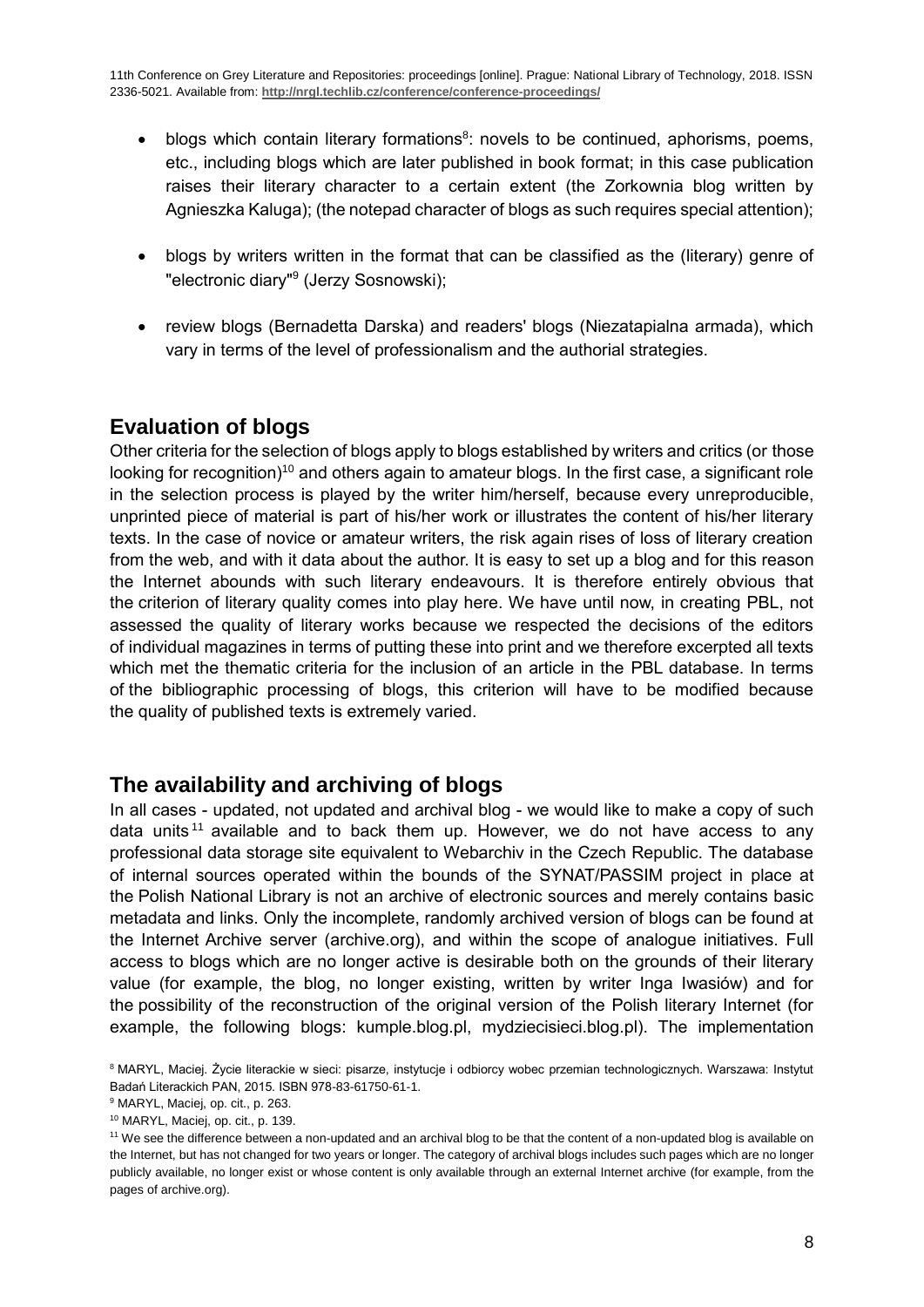of a project involving the archiving of the literary Internet would require the creation of a repository for such data or the use of existing online tools (only the second solution comes under consideration at the current stage of the project).

The content of blogs having been published in book form (the Zorkownia blog written by Agnieszka Kaluga), which predominantly contains the reprints of poems, columns, articles (the blog written by poet Wojciech Wencel) or which are located on the servers of publishing houses, magazines and other similar institutions (for example, the blog written by literary critic Justyna Sobolewska at the Polityka.pl journalism site) is obviously available.

## **Conclusion**

In spite of the fact that both of the projects described above approach the issue of the literary Internet from different positions (mass retrospective excerption versus targeted narrower probe), similar methodological obstacles can certainly be seen. These are found in the selection of appropriate e-sources, their technical processing, the quality and transience of electronic content and their archiving. *The Czech Literary Internet builds on existing methods of processing printed periodicals and on the criteria for their selection which are set within the bounds of CLB, and can therefore base itself on material already having been processed.* For these reasons the Czech project included in excerption professional and specialised e-magazines and websites which focus on literature in which the prevailing portion of reflection on Czech literature is concentrated.

The bibliographic processing of materials from the literary Internet therefore presents both national literary science bibliographic projects with new methodological challenges. The bibliographer is no longer faced with the task of simply describing the concerned document - he/she must now, as stated above, become a more active evaluator of the quality of the analysed text, mainly as a result of the absence of editorial work on certain servers, which sometimes leads to texts being published which do not satisfy the conditions for inclusion in the database of articles (commercial communications, not fitting in with the genre, poor language).

The excerptor must in this way deal with the issue of archiving the concerned document: without the existence of an archived version of the document, the work of the bibliographer might be wasted at any time in the future. In this regard, the inclusion of Internet materials in a portfolio of processed documents is a more demanding task that it might appear at first glance.

### **References**

KAŹMIERCZAK, Marek. Użytkownik, nadawca i odbiorca w Web 2.0. Uwagi o różnych sposobach odnoszenia się do literatury w serwisie Twitter. *Teksty Drugie*, 2012, **6**, 217. ISSN 0867-0633.

KVASNICA, Jaroslav, RUDIŠINOVÁ, Barbora, HAŠKOVCOVÁ, Marie, HOLOUBKOVÁ, Monika and Markéta HRDLIČKOVÁ. *Strategie budování sbírky Webarchivu: aktualizované znění* [online]. Verze 2.0. Praha: Národní knihovna, 2017 [Accessed 12 October 2018]. Available from: **<https://webarchiv.cz/static/www/download/collection-policy-2017.pdf>**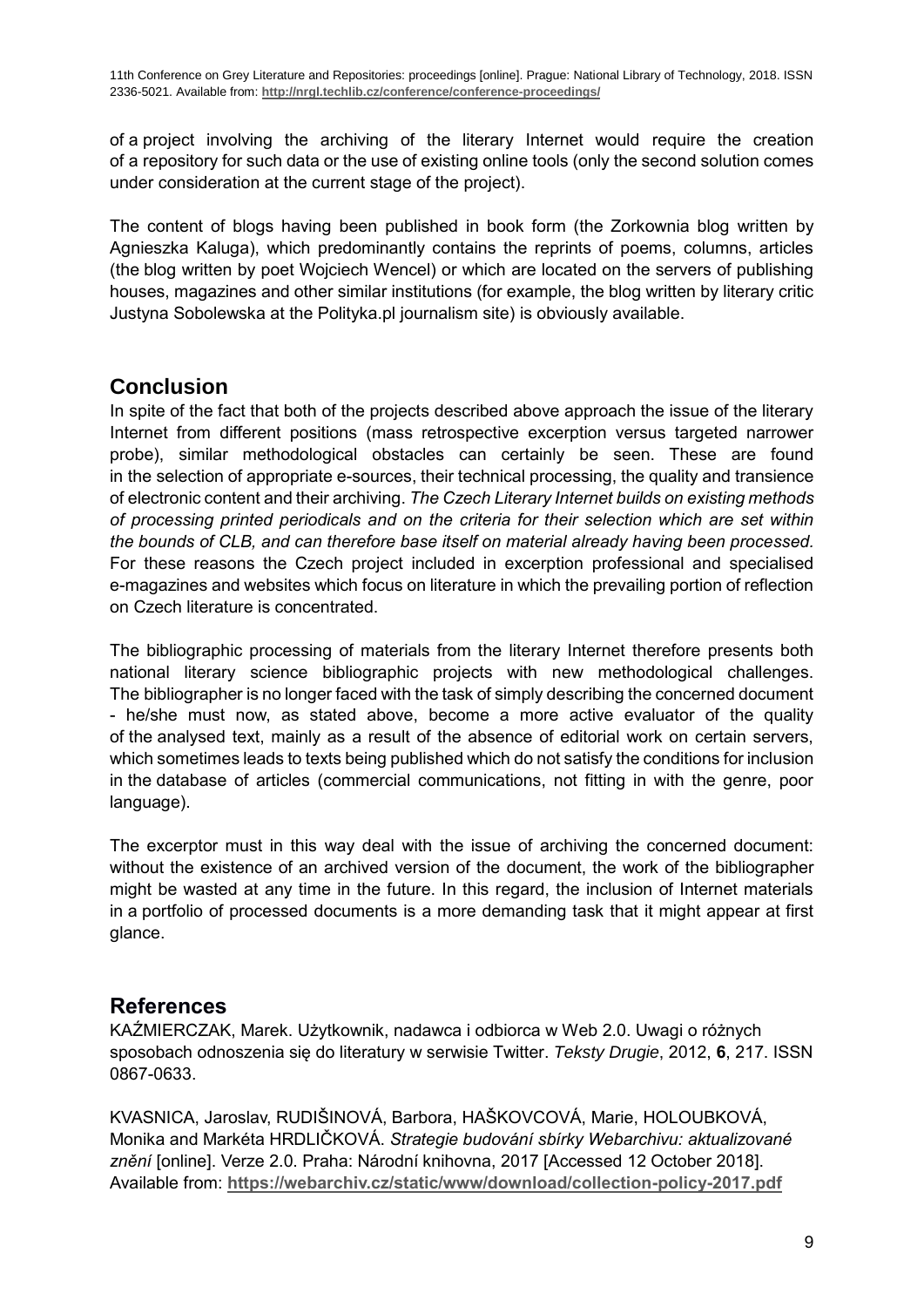MARYL, Maciej. *Życie literackie w sieci: pisarze, instytucje i odbiorcy wobec przemian technologicznych*. Warszawa: Instytut Badań Literackich PAN, 2015. ISBN 978-83-61750-61- 1.

MOCNÁ, Dagmar and Josef PETERKA. *Encyklopedie literárních žánrů*. Praha: Paseka, 2004. ISBN 80-7185-669-X.

WIŚNIEWSKI, Michał R. Ludzie, którzy piszą w internecie. *Dwutygodnik* [online]. 01/2018 [Accessed 26 August 2018]. Available from: **[http://www.dwutygodnik.com/artykul/7600](http://www.dwutygodnik.com/artykul/7600-ludzie-ktorzy-pisza-w-internecie.html) [ludzie-ktorzy-pisza-w-internecie.html](http://www.dwutygodnik.com/artykul/7600-ludzie-ktorzy-pisza-w-internecie.html)**

#### **Databases**

*Česká literární bibliografie* [online]. ÚČL AV ČR, 2011 [Accessed 17 October 2018]. Available from: **[http://biblio.ucl.cas.cz](http://biblio.ucl.cas.cz/)**

*Databáze excerpovaných časopisů* [online]. ÚČL AV ČR, 2011 [Accessed 17 October 2018]. Available from: **[http://excas.ucl.cas.cz](http://excas.ucl.cas.cz/)**

*Český literární internet* [online]. ÚČL AV ČR, 2011 [Accessed 17 October 2018]. Available from: **[http://internet.ucl.cas.cz](http://internet.ucl.cas.cz/)**

*Polska Bibliografia Literacka* [online]. IBL PAN, 2018 [Accessed 17 October 2018]. Available from: **<http://pbl.ibl.poznan.pl/dostep/>**

*Internet Archive* [online]. The Internet Archive, 2018 [Accessed 17 October 2018]. Available from: **<https://archive.org/>**

#### **Polish blogs**

*Brukowiec literacki kumple* [online]. 2002-2015 [Accessed 17 October 2018]. Available from: **[https://web.archive.org/web/20080715000000\\*/http://kumple.blog.pl/](https://web.archive.org/web/20080715000000*/http:/kumple.blog.pl/)**

DAKOWICZ, Przemysław. *Dakowicz* [online]. 2010- [Accessed 17 October 2018]. Available from: **<http://dakowicz.blogspot.com/>**

DARSKA, Bernadetta. *Nowości książkowe - Blog Bernadetty Darskiej* [online]. 2015- [Accessed 17 October 2018]. Available from: **<http://bernadettadarska.blogspot.com/>**

IWASIÓW, Inga. *Świat książki* [online]. 2010-2016 [Accessed 17 October 2018]. Available from: **[https://web.archive.org/web/20100801000000\\*/http://ingaiwasiow.pl/](https://web.archive.org/web/20100801000000*/http:/ingaiwasiow.pl/)**

KALUGA, Agnieszka. *Zorkownia* [online]. 2010- [Accessed 17 October 2018]. Available from: **<http://www.zorkownia.pl/>**

*Mydziecisieci* [online]. 2001-2016 [Accessed 17 October 2018]. Available from: **[https://web.archive.org/web/20070915000000\\*/http://mydziecisieci.blog.pl/](https://web.archive.org/web/20070915000000*/http:/mydziecisieci.blog.pl/)**